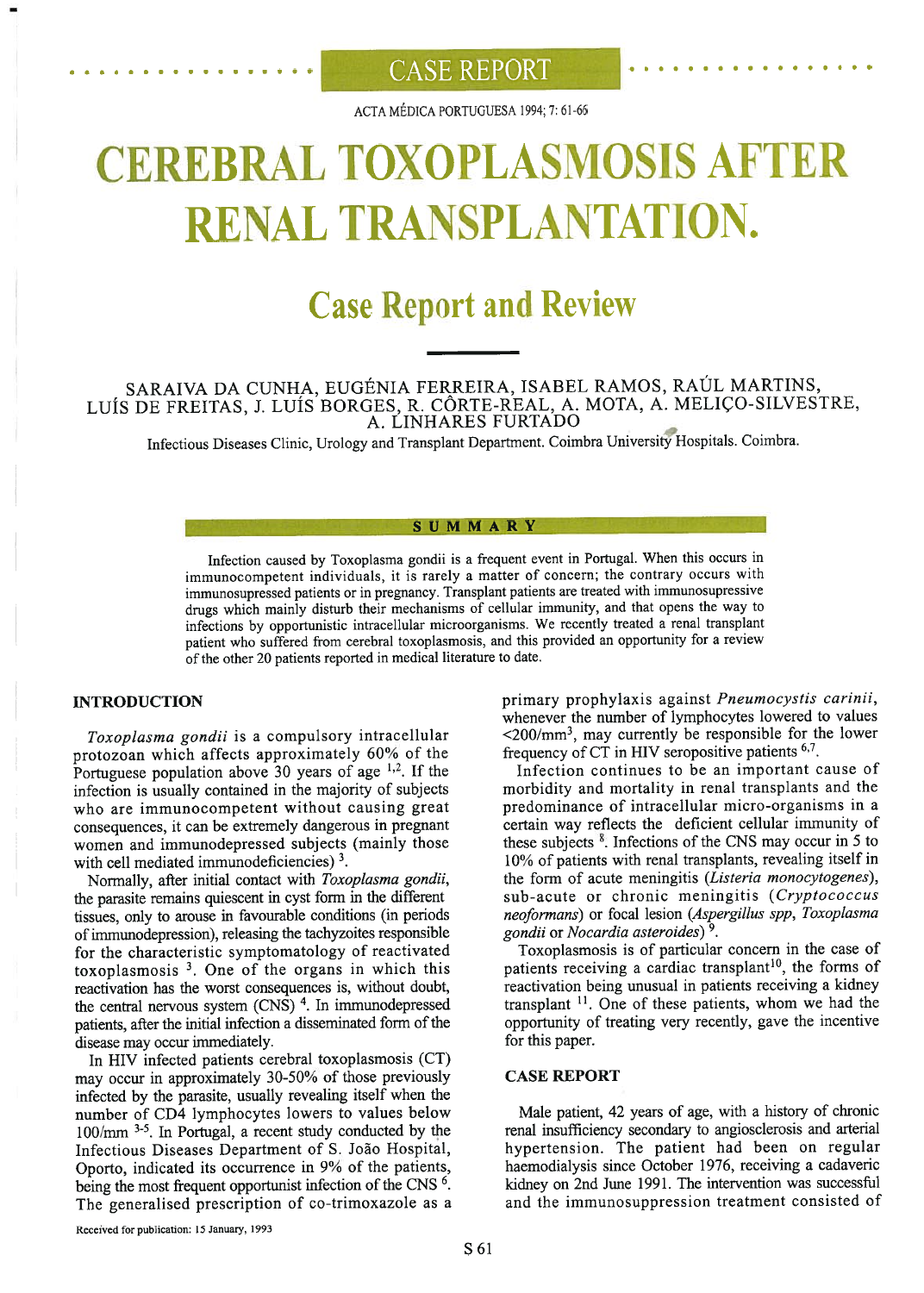antithymocyte globulin, azathioprine and methylpredni solone. On the second day after the transplant the diagnosis of pneumonia was made, however, it was successfully treated with cefiazidime and the patient was discharged on the twentieth day with the instruction to maintain the daily doses of azathioprine (75mg) in association with cyclosporine (120mg) and prednisolone (15mg).

A regular post-transplant follow up was made and no significant complamt was made until 24th April 1992, when a loss of consciousness at work resulted in a fractured clavicle. The patient was taken to the Emergency Department of the Coimbra University Hospitais (CUH), where <sup>a</sup> neurologicai examination revealed <sup>a</sup> slight disartria and labial commissure deviation to the left. A computerised axial tomography  $(CAT)$  of the cranium was made (Fig. 1) which showed areas of hypodensity with greater significance in the ieft temporal-parietal region, which was interpreted as possibly corresponding to <sup>a</sup> sequela of cerebral ischemia. The patient was referred to the outpatients clinic of the Neurology Department and medicated with glycerol for <sup>5</sup> days. From this date forth the patient began to suffer from progressively worsening headaches until on 17th May 1992, due to intense vomiting, the patient returned to the Emergency Department of the CUH, where he was hospitalised in the renal transplant unit.

Another neurologic observation now revealed central type right facial paresis, disartria and right hemiparesis of brachial predominance; alterations in awareness were not evident, nor were there signs of meningeal irritation. Another CAT of the cranium was made and multiple rounded lesions were visible in both cerebral hemispheres with <sup>a</sup> distinct enveloping oedema conditioning <sup>a</sup> mass effect on the adjacent structures, an aspect which was compatible with an opportunist infection.

A specialist in infectious diseases was consulted to give advice about what must be done. It was decided that





Fig.  $IB - CAT$  of the cranium on 24/4/92 showing hypodensities which are more evident in the feft temporal-parietal region.

the patient should be transferred to the Infectious Disease Department in view of the diagnostic possibility of CT. Magnetic resonance (MRI) of the cranium was requested (Figs. 2A and 2B) which confirmed the characteristics of the lesions already shown in the CAT. Treatment was therefore begun with clindamycin (600mg, EV, every 6 hours), pyrimethamine (5Omg oral, per day), folinic acid (15mg per day) and dexamethasone (5mg, EV, every 6 hours), maintaining immunosuppressive treatment.

Laboratory results showed the patient serologically negative for HIV, hydatidose and cysticercosis. the haemogram was uncharacteristic, E.S.R. 82mm in the <sup>1</sup> st hour, creatininemia 1,Smg/dl and the alterations in hepatic function tests were in accordance with the previous diagnosis (August 1990) of chronic hepatitis with cirrhotic evolution attributed to the C virus. The temporal evolution of the serology for Toxoplasma gondii was summarised in Table 1.



Fig. 2A and 2B - MRI of the cranium performed on 26/5/92 reveals multiple rounded lesions with abundant enveloping edema.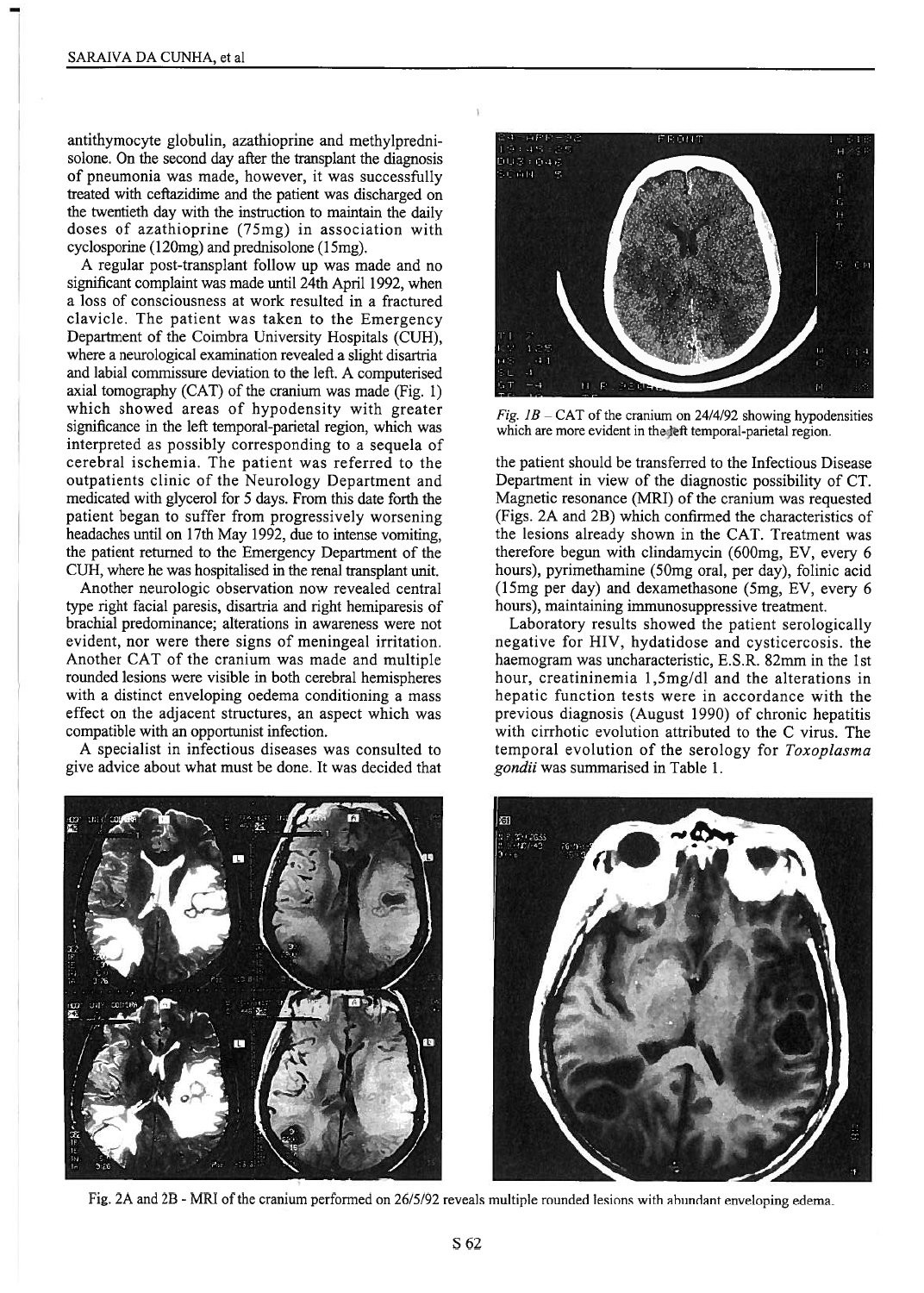|             | 3/6<br>91  | 20/6<br>91 | 20/5<br>92        | 12/6<br>92 | 3/7<br>92  | 17/8<br>92  | 6/11<br>92  |  |
|-------------|------------|------------|-------------------|------------|------------|-------------|-------------|--|
| IgG&<br>IgM | 300<br>Neg | 130<br>Neg | $>300$ 290<br>Neg | Neg        | 200<br>Neg | >300<br>Neg | >300<br>Neg |  |

Table  $1$  - Temporal evolution of the serology<sup>\*</sup> for Toxoplasma gondii

\* automatic ELISA method; & International units per millilitre (IU/mi)

There was <sup>a</sup> rapid and clear clinical improvement and <sup>a</sup> slower improvement in imaging, which led to the decision of maintaining antitoxoplasma treatment for 6 weeks. Afier this period we decided to begin secondary prophylaxis, with dapsone (100mg, on alternate days) and pyrimethamine (5Omg, weekly), which was well tolerated by the patient.

In October 1992, the patient was hospitalised once again due to an episode of focal convulsive fit. MRI of the cranium was repeated (Fig. 3), the lesions were in regression and without signs of activity, only medication with hidantine was advised. Until the first days of January 1993, the evolution has been favourable, good renal function persisting.

#### REVIEW OF THE LITERATURE

A review of the medical literature available until November 1992 was made with the use of the MEDLINE data base, with the cross reference of the following key words: Cerebral toxoplasmosis and kidney transplantation. The bibliography of the articles found was then exhaustively reviewed and the remaining papers taken from publications which are not indexed.

We made reference of only 20 published cases of CT in subjects with kidney transplants, whose main characte ristics are summarised in Table 2. Townsend et al. <sup>31</sup>



Fig.  $3$  – MRI of the cranium performed on 14/10/92 shows imaging regression of the lesions

reported the same case in 1975 (with an error in age) which had already been published by Cohen <sup>15</sup> in 1970.

#### DISCUSSION

The two most common forms of CT presentation in immunodepressed subjects are (meningo) encephaiitis and focal lesion <sup>4</sup>; the latter is frequently found in patients with AIDS, while the former is predominant in patients with transplants <sup>4</sup>. Townsend et al. <sup>31</sup> considered yet a third form, named encephalopathic, with ill defined contours, and which may appropriately be included in diffuse encephalitides.

The first case of CT in <sup>a</sup> patient with <sup>a</sup> renal transplant was published by Reynolds et al. <sup>12</sup> in 1966, since then another 20 (including the present case) were reported. To date, there has been no reference of any case in Portugal that has been published.

On studying the clinical data of the 21 patients, we observed that the average age was  $31,7\pm12,2$  years (interval between 14 and 58) and that males were the most affected, with 13 (68%) of the 19 cases in which these parameters were available.

The average time between transplant and the beginning of symptomatology is closely linked with the immunosuppression protocol  $32$  and the pathogeny of the infection: longer if it results from <sup>a</sup> reactivation of the cerebral cystic forms of the parasite and brief if it had been transmitted by the transplanted organ. We are therefore not surprised at the fact that this period has oscillated between 1 day and 7 years, although in 16 (76%) of them the disease occurred in the first 60 days, in accordance with the calendar proposed by Rubin et al.  $9$ .

The transmission of Toxoplasma gondii by the donor's organ has been proved in renal, hepatic and cardiac transplant, although it is in the latter that it has greater significance <sup>33</sup>. Toxoplasmosis was proved to have been transmitted by the donor in 6 patients and in 4 (including the present case) it most certainly resulted from reactivation; in the remaining 11, due to the omission of decisive data, it is not possible for us to state its pathogeny without doubt. We consider it wise that the procedure which consists of the systematic determination of Toxoplasma immunity in all candidates for cardiac transplant, and the consequent prophylaxis with sulphadiazine and pyrimethamine for 3-6 months in seronegatives who receive an organ from <sup>a</sup> seropositive donor  $^{10}$  should, also be implemented in renal transplants.

The alteration of cellular immunity resuiting from the immunosuppressive treatment to which transplant patients are subjected, particularly aggressive in the acute phase of the transplant, is responsible for the occurrence of infections by opportunist intracellular micro organisms, among which Toxoplasma gondii 8. Immunodepression resulting from the use of antithymocyte globulin or CD3 antilymphocytic monoclonal antibodies is particularly severe  $10,30$ . The immunosuppressors used on the patients studied were very diversified, although it is agreed that azathioprine and prednisone were the most frequently prescribed.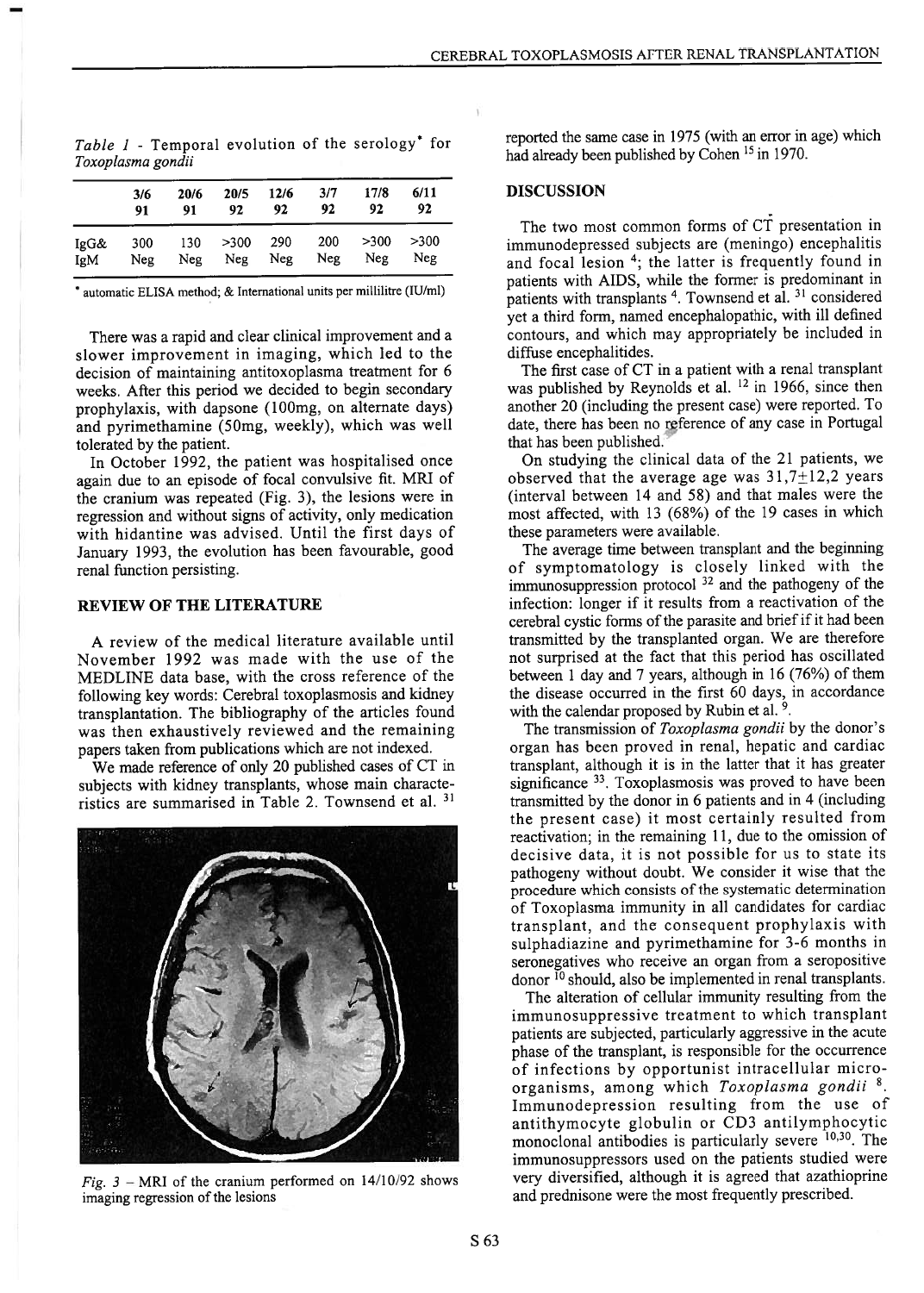| Year          | age(yrs)<br>sex | Time after<br>Transp. | Condition                                             | Complications                                         | Immuno-<br>supress&                                                                   | Imaging/<br>EEG                                                                     | CSF                         | Serology <sup><math>I</math></sup> <sup>1</sup> Treat.                                                          |        | Evol."                                                                              | Ref. |
|---------------|-----------------|-----------------------|-------------------------------------------------------|-------------------------------------------------------|---------------------------------------------------------------------------------------|-------------------------------------------------------------------------------------|-----------------------------|-----------------------------------------------------------------------------------------------------------------|--------|-------------------------------------------------------------------------------------|------|
| 1966<br>(b)   | 20/M            | 1 day                 | fever<br>headaches<br>convulsions<br>stiff neck       | pulmonary<br>oedema                                   | <b>Azathioprine</b><br>Prednisone<br>Cactinomycin                                     |                                                                                     |                             | dye test<br>1/256<br>Haemaglut.<br>1/64<br>F. Compl.                                                            |        | deceased<br>autopsy<br>(encephalitis,<br>pneumonia,<br>myocarditis,                 | 12   |
| 1967          | 25/M            | 56 days               | fever<br>headaches<br>convulsions                     | pneumonia                                             | Azathioprine<br>Prednisolone<br>Actinomycine                                          | <b>EEG</b><br>(slow,<br>temporal                                                    | normal                      | 1/64                                                                                                            |        | myositis)<br>deceased 13<br>autopsy<br>(encephalitis,                               |      |
| 1970          | 35/M            | 30 days               | musc.spasms<br>absences                               | rejection<br>transplant                               | Radiation<br><b>Azathioprine</b><br>Prednisone<br>cardiac ins. Antilymphocyte         | $\Delta$ rhythm)                                                                    |                             |                                                                                                                 |        | myositis)<br>deceased<br>autopsy<br>(encephalitis)                                  | 14   |
| 1970          | 44/F            | 28 days               | coma<br>convulsions                                   | pneumonia<br>anuria                                   | Azathioprine<br>Prednisone<br>Dactinomycine (temporal                                 | Scinti-<br>graphy                                                                   | $L-7$<br>$N-1$              | serum<br>19                                                                                                     |        | deceased<br>autopsy<br>(encephalitis)                                               | - 15 |
| 1974          | 39/M            | 7 days                | alterations<br>awareness                              | pneumonia,<br>abdominal<br>abscesses,<br>cardiac ins. | Radiation<br><b>Azathioprine</b><br>Prednisolone<br>Radiation<br>ALG                  | foci)                                                                               |                             |                                                                                                                 |        | myocarditis)<br>deceased<br>autopsy<br>(encephalitis,<br>myocarditis.<br>pneumonia) | - 16 |
| 1975          | 44/M            | 21 days               | hemiparesis<br>cranial nerve<br>paresis               |                                                       | ?                                                                                     | EEG<br>(temporal<br>foci)                                                           | >P<br>>c                    |                                                                                                                 |        | deceased 17<br>autopsy                                                              |      |
| 1977<br>(a)   | 36/M            | 1 year                | fever<br>alterations<br>awareness<br>rash             | transplant<br>rejection                               | Azathioprine<br>Prednisone<br>ALG                                                     |                                                                                     |                             | dye test<br>1/64000<br>F. Compl.<br>1/10                                                                        |        | (encephalitis)<br>living                                                            | 18   |
| 1977          | 47/M            | 15 days               | fever                                                 | transplant<br>rejection<br>septicemia<br>pneumonitis  | Azathioprine<br>Prednisone<br>Methylpred                                              |                                                                                     |                             |                                                                                                                 |        | deceased<br>(enceph.,pneum<br>myositis, hep.<br>myocar., adrena.)                   | 19   |
| 1979          | 40/F            | 2 years               | headaches<br>dementia                                 | retinitis                                             | Cyclophos.<br>Prednisone                                                              | EEG<br>(temporal<br>lentific.)<br>Scintigraphy<br>(normal)                          | $L-4$<br>P-142<br>G-68      | ImmunophlTrisulph. deceased<br>1/2048 Pyrimeth. autopsy                                                         |        | (enceph.,<br>myocarditis)                                                           | 20   |
| 1980          | 18/F            | 28 days               | fever<br>convulsions<br>psychosis                     | uveitis                                               | <b>Azathioprine</b><br>Prednisone<br>Methylpred                                       | cintigram<br>(normal)                                                               | $C-12$<br>(neutro<br>pred.) | Immunophl Sulphadi<br>$1/32000$ Pyrimeth.<br>IgM<br>>1/4000<br>F. Compl.<br>1/1280<br>Hemaglut<br>1/16000       | Spira. | good                                                                                | 21   |
| 1980          | 31/M            | 6 years               | hemiparesis<br>blindness<br>III & VII pair<br>paresis |                                                       | Cyclophos.<br>Prednisone (enhancement P-112 IgG/1/1024                                | Scintigram<br>occip. lobe)<br><b>CAT</b><br>(occip. $&$<br>thalamus<br>hypodensity) | $L-8$                       | Immunophl<br>IgM negative                                                                                       |        | deceased<br>autopsy<br>(encephalitis)                                               | 22   |
| 1982<br>(a)   | ?               | 28 days               | disorient.<br>myoclonus                               | Graft<br>rejection,<br>uraemia                        | <b>Azathioprine</b><br>Prednisone<br><b>ATG</b>                                       | Scinti.<br>(normal)                                                                 | normal                      |                                                                                                                 |        | deceased 23<br>autopsy                                                              |      |
| 1983          | 30/F            | 21 days               | fever<br>convulsions<br>coma                          | pneumonia                                             | Azathioprine<br>Prednisone<br>Methylpred. (myocar. enceph<br>Radiation pneum. adren.) |                                                                                     |                             | Immunophl<br>1/128                                                                                              |        | (encephalitis)<br>deceased 24<br>autopsy                                            |      |
| 1986<br>(a)   | 30/M            | 28 days               | fever<br>headaches                                    | graft<br>rejection,<br>hepatitis.<br>myositis         | <b>Azathioprine</b><br>Methylpred.<br><b>ALG</b>                                      | CAT<br>(ventric.<br>dilat.)                                                         |                             | normal Immunophl Spira.<br>$IgG$ 1/16000 $Fansidar$ .<br>Ig $M$ 1/640 Sulpham.<br>Hemaglut. Pyrimeth.<br>1/8192 |        | good                                                                                | 25   |
| 1986          | 19/M            | 14 days               | fever<br>convul.<br>obnub.                            | necrosis                                              | pneumonia Azathioprine<br>acute tubular Prednisolone                                  |                                                                                     | normal                      |                                                                                                                 |        | deceased<br>autopsy                                                                 | -26  |
| 1987<br>(b,c) | 16/F            | 14 days               | fever<br>convul.                                      | myositis<br>pericarditis                              | Methylpred.<br>Cyclosporine                                                           | <b>CAT</b><br>(normal)                                                              |                             | Immunophl Co-trim.<br>$IgG$ $1/2048$ Sulphad.                                                                   |        | (encephalitis)<br>good                                                              | 27   |

Table 2 - Summarized description of the published cases of Cerebral Toxoplasmosis in subjects with renal transplants.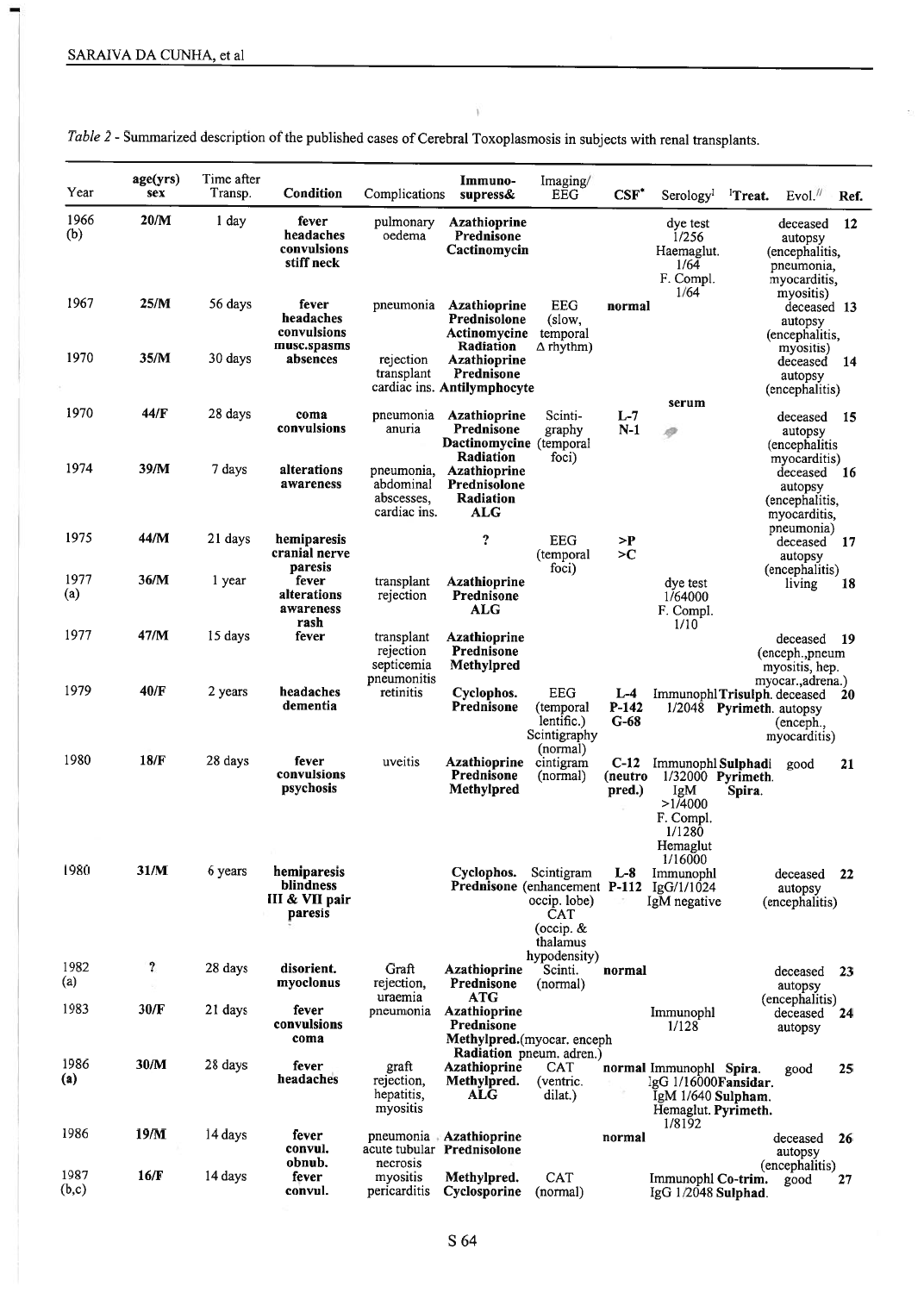|                            |                            |         |                                   | graft removed        | <b>EEG</b><br>(temporal)                                        |                                                               | $IgM$ 1/8192Pyrimeth.<br>dye test |                                                                                             |                                                                                                     |     |
|----------------------------|----------------------------|---------|-----------------------------------|----------------------|-----------------------------------------------------------------|---------------------------------------------------------------|-----------------------------------|---------------------------------------------------------------------------------------------|-----------------------------------------------------------------------------------------------------|-----|
| 1988£                      | $\boldsymbol{\mathcal{P}}$ | 7 years | fever<br>obnub.                   | Hodgkin's<br>disease |                                                                 | lentific)<br><b>CAT</b><br>(hypodens.<br>with enhancement     |                                   | 1/1024                                                                                      | deceased<br>autopsy<br>(cerebral                                                                    | 28  |
| 1991<br>(b,d)              | 58/M                       | 42 days | fever<br>mental<br>confusion      | pneumonia            | <b>Azathioprine</b><br>Cyclosporine<br>Prednisone<br><b>ALG</b> | after contr.)<br><b>CAT</b><br>(normal)<br>EEG<br>(lentific.) | L-13                              | <b>ELISA</b><br>IgG 500 U<br>IgM neg.                                                       | toxoplasmosis)<br>deceased<br>autopsy<br>(myocarditis,<br>hepatitis,<br>pneumonia,<br>encephalitis) | -29 |
| 1991 <sup>§</sup><br>(b,d) | 15/F                       | 14 days | fever<br>convul.<br>Muromonab     | pneumonia            | Azathioprine<br>Prednisolone<br>CD3                             | <b>CAT</b><br>(normal)<br>EEG<br>(lentific.)                  | $L-28$<br>$P-148$<br>$G-54$       | Immunophl Co-trim.<br>IgM 1/32 Sulphad.<br>IgG 1/250 Pyrimeth.<br><b>ELISA</b><br>IgM 1/100 | good                                                                                                | 30  |
| 1991<br>(b,d)              | 14/M                       | 7 days  | fever<br>headaches<br>convulsions | pneumonia            | <b>Azathioprine</b><br>Prednisolone<br><b>Muromonab CD3</b>     | <b>CAT</b><br>(normal)<br>EEG<br>(lentific.)                  | $L-22$<br>$P-75$<br>$G-53$        | <b>ELISA</b><br>Co-trim.<br>$IgM$ $1/200$ Sulphad.<br>IgG293 UIPyrimeth.                    | good                                                                                                | 30  |

ref. - bibliographic reference; & ALG - antilymphocytic globulin; ATG - antithymocyte globulin; L - lymphocytes/mm3; N - neutrophils/mm3; C - cells/mm<sup>3</sup>; P - proteins (mg/dl); G - glucose (mg/dl).; <sup>11</sup> highest values reached; " only the main organs with evidence of 10xoplasma<br>infection indicated; £ two predisposing situations co-exist in this case; § hepa proven forms transmitted by the donor; (c) isolation of Toxoplasma gondii in the blood; (d) isolation of Toxoplasma gondii in alveolar lavage.

The symptomatology was also very diverse, observing that the presence of fever, headaches, convulsions, focal neurological signs or alterations in awareness in immunocompromised patients are <sup>a</sup> warning of an eventual CNS infection  $34$ . The graft was rejected in 6 patients (29%), it being very difficult to prove if it was as <sup>a</sup> result of infection by Toxoplasma; it may even happen that, on the contrary, this occurs in consequence of the aggressive immunosupression to which many of these patients with episodes of rejection are subjected 32.

Serologic and imaging studies contribute decisively to the confirrnation of CT diagnosis.

The various serologic techniques available may confuse the interpretation of the results, more facilitated today by the general recourse to automatic immuno enzymatic and immunoflourescent methods  $3$ . The search for antibodies against Toxoplasma gondii, when made in peripheral blood, was universally positive, confirming the notion that the possibility of it being negative places serious reservations as to the diagnosis of CT; however, <sup>a</sup> seroconversion or <sup>a</sup> positive IgM in these immunocom promised patients rarely occurs, it being more frequent during the course of an acute infection propagated by the transplanted organ  $4$ . Just as it happens with our patient (Table 1), there may still be temporal variations in antibody titres without any clinical explanation  $4$ .

The remarkable technological progress made in the field of neuroradiology allows more precise and earlier diagnosis of CT, particularly in its focal form. The images shown by CAT or by MRI of the cranium are sometimes very suggestive (although not pathognomonic) of infection by Toxoplasma gondii<sup>4</sup>. Curiously, of the 8 patients in which the use of <sup>a</sup> CAT was referred, it was normal in four (50%), confirming the notion that the encephalitic form predominates in these patients.

Electroencephalograms were regularly performed and showed an invariably altered pattern, although without any diagnostic specificity.

The study of cerebrospinal fluid (CSF) was made in twelve patients and their characteristics were normal in 4 (33%) of them. When altered, it implies a slight increase in celis (predominantly mononuclear) and proteins; the quantification of the intra-tecal production of antitoxoplasma antibodies is <sup>a</sup> controversial subject, since if it does not seem to have great diagnostic use for some  $<sup>35</sup>$ , there are others who state that it has some value</sup> with patients infected by HIV  $36$ . The analysis of CSF is fundamentally to exclude other causes of opportunistic infection of the CNS which may develop with similar clinical and radiologic features, such as listeriosis, tuberculosis or cryptococosis.

CT is invariably fatal in the absence of treatment, there being only one case in which the patient survived  $18.$  If treatment is begun in time, it is sufficiently effective, since only in one case (the first in which it was used) did the patient die  $20$ . The preconized scheme consists of the association of sulphadiazine (4 to 6g per day, every 6 hours) with pyrimethamine (50-75mg per day) for <sup>4</sup> to <sup>6</sup> weeks; to avoid medullar toxicity of pyrimethamine, folinic acid should also be associated (10-15mg per day), although its efficacy has not yet been proved definitively <sup>4</sup>. In view of the high toxicity of this treatment (which may occur in approximately 50% of the patients), it is important to find altematives which are better tolerated, but also effective; clindamycin, new macrolides (particularly azithromycin)<sup>7</sup> and atovaquone (566C80)<sup>37</sup> fit into this group.

The treatment of CT is not active against the cystic forms of the parasite, therefore secondary prophylaxis is justified in patients in which the mechanisms of cellular immunosuppression persist; the same antimicrobias may be chosen, but in lower daily doses (sulphadiazine - 2g; pyrimethamine - 25mg), or also dapsone or clindamycin to replace sulphadiazine  $4,7$ .

In view of the fact that sulphamides are implicated in the occurrence of allergic vasculitis of the kidney and